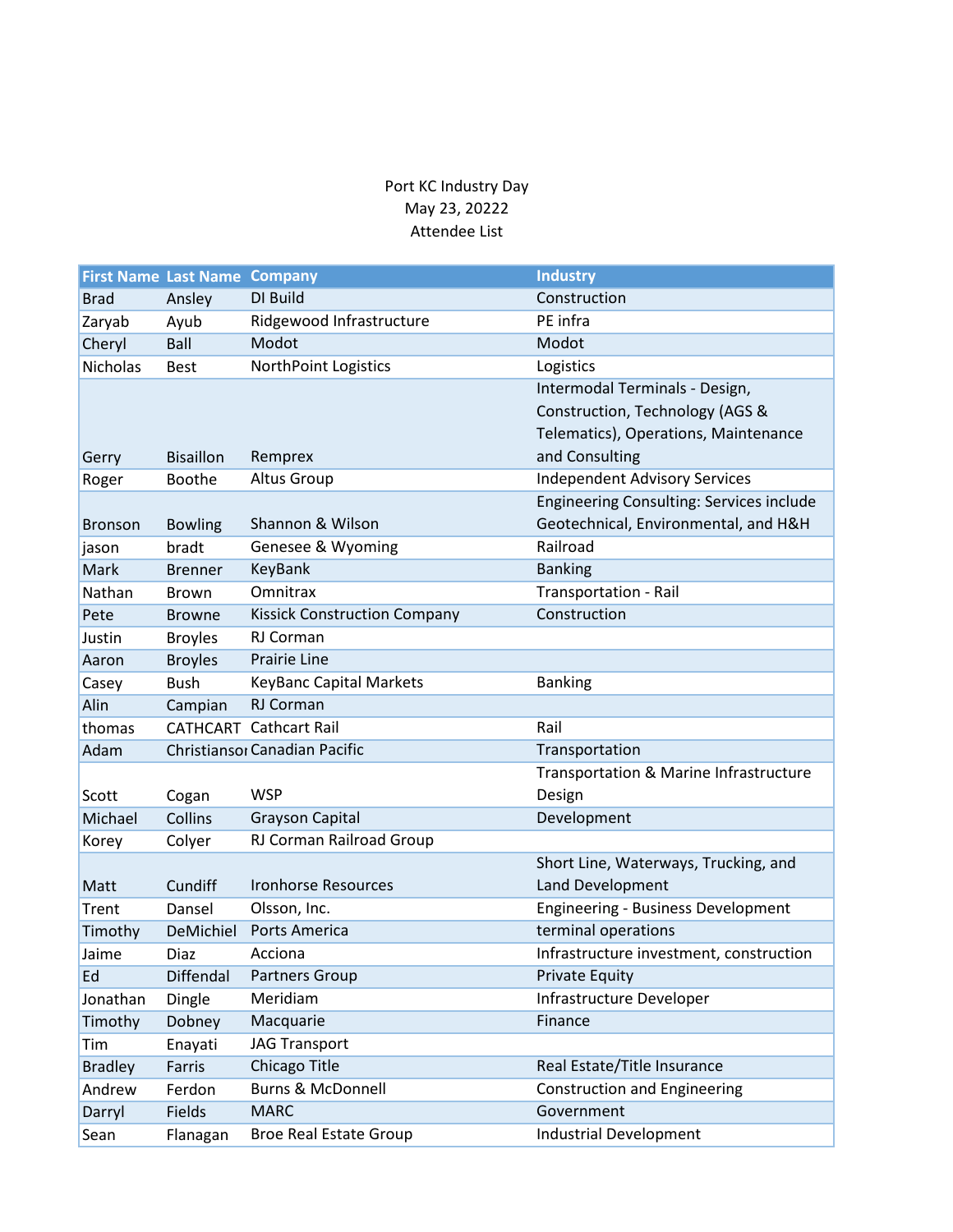|              |                  | <b>Edgemoor Real Estate and</b>          |                                      |
|--------------|------------------|------------------------------------------|--------------------------------------|
| Annie        | Fulton           | Infrastructure                           | P3 Real Estate Development           |
| Matt         | Girard           | <b>Plenary Americas</b>                  | P3 Developer                         |
| Eric         | Golynsky         | <b>UBS</b>                               | <b>Public Finance</b>                |
|              |                  | Clark Construction Group, LLC -          |                                      |
| Mark         | Goodwin          | Bethesda, MD                             | Construction                         |
| <b>Brian</b> | Harold           | <b>APM Terminals</b>                     |                                      |
| Emily        | Hashimoto GS     |                                          | <b>Investment Banking</b>            |
| James        |                  | Hemenway Chicago Title                   | <b>Title Insurance</b>               |
| <b>Bruce</b> | Holloway         | <b>Historic West Bottoms Association</b> | <b>Community Development</b>         |
| Chace        | Hulon            | Moffatt & Nichol                         | <b>Waterfront Marine Structures</b>  |
| jim          | Irvin            | Genesee & Wyoming                        | Railroad                             |
|              |                  | Missouri Department of Economic          |                                      |
| Timothy      | Jackson          | Development                              | <b>Economic Development</b>          |
| Mark         | Jennings         | <b>Balfour Beatty</b>                    | P <sub>3</sub>                       |
| Nathan       | Johns            | <b>Pioneer Lines</b>                     | Railroad                             |
| Jennifer     | Juarez           | Cayman Express                           | Asset trucking                       |
| Ryan         | Karmel           | Macquarie                                | <b>Financial Sponsor</b>             |
| Greg         | Kelahan          | Hanson Professional Services Inc.        | Engineering                          |
| Stephen      | Kellerman        | <b>Burns &amp; McDonnell</b>             | <b>Construction and Engineering</b>  |
| Jacob        | Kellner          | Ridgewood Infrastructure                 | PE infra                             |
| Vicki        | Kramer           | Kiewit                                   | <b>Construction and Engineering</b>  |
| Sia          | Kusha            | <b>Plenary Americas</b>                  | Infrastructure Developer             |
| Alexis       | <b>Kuskevics</b> | <b>Altus Group</b>                       | <b>Independent Advisory Services</b> |
| Kristen      |                  | Leathers-Gr Affinis Corp                 | <b>Consulting Engineer - Civil</b>   |
| Matt         | Levin            | <b>Stifel</b>                            | <b>Investment Banking</b>            |
|              |                  | APCT AMERICAN PATRIOT CONTAINER          |                                      |
| <b>SAL</b>   | <b>LITRICO</b>   | <b>TRANSPORT</b>                         | Inland marine COV transportation     |
| SAL          | <b>LITRICO</b>   | slitrico13@gmail.com                     | Inland marine COV transportation     |
| Bill         | Louis            | <b>REMPREX LLC</b>                       | Intermodal / Technology              |
| William      | Mack             | Morgan Stanley                           | Finance                              |
| Michael      | Massman          | Massman Construction Co.                 | Construction                         |
| Matt         | Mauer            | mauer4kc@gmail.com                       | Government                           |
| Reiss        | May              | Invesis                                  | Investor/developer                   |
| Stan         | <b>Meyers</b>    | Terracon                                 | Engineering                          |
| Cristina     | <b>Morales</b>   | Acciona                                  | Infrastructure                       |
| brandon      | morris           | OmniTRAX, Inc.                           | Rail & Industrial Real Estate        |
| Rick         | Moyer            | RJM & Company                            | <b>Investment Banking</b>            |
| Daniel       | Moylan           | Edgemoor Infrastructure & Real Estate    | <b>MRT Project</b>                   |
| Richard      | Muller           | Van Trust                                |                                      |
| Christian    | Nana             | Infrastructure Investment                | Infrastructure Investments           |
| Agnes        | Otto             | <b>Burns &amp; McDonnell</b>             | Engineering/Construction             |
| Henry        | Patel            | Kiewit Development Company               | Developer / contractor / engineer    |
| Lynda        | Patterson        | <b>Watco Logistics</b>                   | Rail                                 |
|              |                  |                                          | Maritime and International Logistics |
| William      | Payne            | W.Payne Advisors LLC                     | Consultant                           |
| Shirleen     | Payne            | Orrick, Herrington & Sutcliffe LLP       | Legal                                |